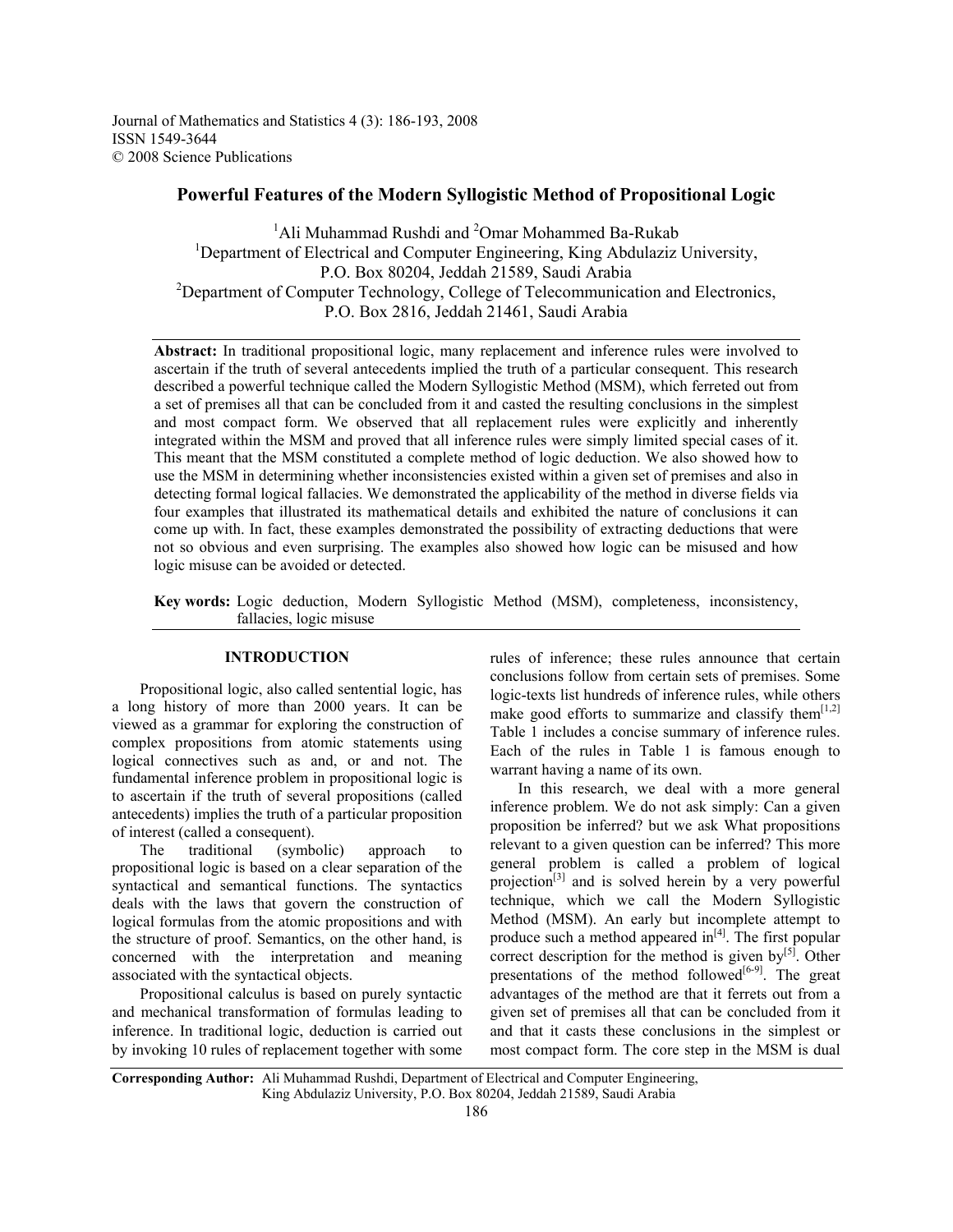|                                            |                                                |                            | Premises as                             | Premises as a                                    | raoic r. Froor that caen or the famous railes or inference is acrivable by the mism particular concidion or a rail is ingiligated in bord<br>Conclusions as a | Conclusion as                                               |
|--------------------------------------------|------------------------------------------------|----------------------------|-----------------------------------------|--------------------------------------------------|---------------------------------------------------------------------------------------------------------------------------------------------------------------|-------------------------------------------------------------|
| Rule name                                  | Antecedents<br>(premises)                      | Consequent<br>(conclusion) | separate equations<br>$fi = 0, i = 1,2$ | single equation<br>$f = 0$                       | single equation<br>$CS(f) = 0$                                                                                                                                | separate equation<br>$P_i = 0, 1 = 1,2$                     |
| Modus ponens                               | $A \rightarrow B$                              | B                          | $A\overline{B}=0$                       | $A\overline{B} \vee \overline{A} = 0$            | $B \vee A = 0$                                                                                                                                                | $B = 0$                                                     |
|                                            | A                                              |                            | $\overline{A}=0$                        |                                                  |                                                                                                                                                               | $\overline{A}=0$                                            |
| Modus tollens                              | $A \rightarrow B$                              | $\overline{\mathbf{A}}$    | $A\overline{B}=0$                       | $\overline{AB} \vee \overline{B} = 0$            | $A \vee B = 0$                                                                                                                                                | $A = 0$                                                     |
|                                            | $\overline{\mathbf{B}}$                        |                            | $\bf{B}$                                |                                                  |                                                                                                                                                               | $B = 0$                                                     |
| Hypothetical                               | $A \rightarrow B$                              | $A \rightarrow C$          | $A\overline{B}=0$                       | $A\overline{B} \vee B\overline{C} = 0$           | $\overline{AB} \vee \overline{BC}$                                                                                                                            | $\overline{AB} = 0$                                         |
| Syllogism                                  | $B\rightarrow C$                               |                            | $A\overline{C}=0$                       |                                                  | $\vee$ AC = 0                                                                                                                                                 | $\mathbf{B}\overline{\mathbf{C}}=0$                         |
|                                            |                                                |                            |                                         |                                                  |                                                                                                                                                               | $A\overline{C} = 0$                                         |
| Simplification                             | $A \wedge B$                                   | A                          |                                         |                                                  |                                                                                                                                                               | $\overline{A}=0$                                            |
| (Specialization)                           | $A \wedge B$                                   | B                          | $\overline{A} \vee \overline{B} = 0$    | $\overline{A} \vee \overline{B} = 0$             | $\overline{A} \vee \overline{B} = 0$                                                                                                                          | $\overline{B}=0$                                            |
|                                            |                                                |                            |                                         |                                                  |                                                                                                                                                               |                                                             |
| Conjunction                                | A                                              | $A \wedge B$               | $\overline{\mathbf{A}} = \mathbf{0}$    | $\overline{A} \vee \overline{B} = 0$             | $\overline{A} \vee \overline{B} = 0$                                                                                                                          | $\overline{A} \vee \overline{B} = 0$                        |
|                                            | B                                              |                            | $\overline{B} = 0$                      |                                                  |                                                                                                                                                               |                                                             |
| Constructive                               | $A \rightarrow B$                              |                            | $\overline{\mathbf{CD}} = 0$            |                                                  | $AB \vee CD$                                                                                                                                                  | $\overline{AB} = 0$                                         |
| dilemma                                    | $\text{C}\!\!\rightarrow\!\!\text{D}$          | $B\vee D$                  | $\overline{AC} = 0$                     | $\overline{AB} \vee \overline{CD}$               | $\sqrt{AC} \vee \overline{BC}$                                                                                                                                | $\overline{CD} = 0$                                         |
|                                            | $\mathsf{A}\!\!\vee\!\!\mathsf{C}$             |                            |                                         | $\sqrt{AC} = 0$                                  | $\vee$ AD $\vee$ BD = 0                                                                                                                                       | $\overline{AC} = 0$                                         |
|                                            |                                                |                            |                                         |                                                  |                                                                                                                                                               | $\overline{BC} = 0$                                         |
|                                            |                                                |                            |                                         |                                                  |                                                                                                                                                               | $AD = 0$                                                    |
|                                            |                                                |                            |                                         |                                                  |                                                                                                                                                               | $\overline{\mathbf{BD}} = \mathbf{0}$                       |
| Disjunctive                                | $A \vee B$<br>$\overline{A}$                   | B                          | $AB = 0$                                | $\overline{AB} \vee A = 0$                       | $\overline{B} \vee A = 0$                                                                                                                                     | $\overline{\mathbf{B}} = \mathbf{0}$                        |
| Syllogism                                  |                                                |                            | $A = 0$                                 |                                                  | $\overline{A} \vee B = 0$                                                                                                                                     | $A = 0$                                                     |
|                                            | $A \vee B$<br>$\overline{B}$                   | A                          |                                         | $\overline{AB} \vee B = 0$                       |                                                                                                                                                               | $\overline{\mathbf{A}} = 0$                                 |
| Addition                                   | A                                              | $A \vee B$                 | $AB = 0$<br>$\overline{A} = 0$          | $\overline{A} = 0$                               | $\overline{A} = 0$                                                                                                                                            | $B = 0$<br>$\overline{A} = 0$                               |
|                                            |                                                |                            |                                         |                                                  |                                                                                                                                                               | Any subsuming                                               |
|                                            |                                                |                            |                                         |                                                  |                                                                                                                                                               | $term = 0$ $AB = 0$                                         |
|                                            | $\, {\bf B}$                                   | $A \vee B$                 | $\overline{B} = 0$                      | $\overline{B} = 0$                               | $\overline{B} = 0$                                                                                                                                            | $B = 0$                                                     |
|                                            |                                                |                            |                                         |                                                  |                                                                                                                                                               | Any subsuming                                               |
|                                            |                                                |                            |                                         |                                                  |                                                                                                                                                               | term = $0 \overline{AB} = 0$                                |
| Absorption                                 | $A \rightarrow B$                              | $A \rightarrow AB$         | $\overline{AB} = 0$                     | $\overline{AB} = 0$                              | $\overline{AB} = 0$                                                                                                                                           | $A B = 0$<br>Replaced by                                    |
|                                            |                                                |                            |                                         |                                                  |                                                                                                                                                               | $\overline{A}$ ( $\overline{A}$ $\vee$ $\overline{B}$ ) = 0 |
| Cases                                      | $A \rightarrow (C \wedge D)$                   | $\, {\bf B}$               | $\overline{A} = 0$                      | $\mathbf{A}\vee \overline{\mathbf{C}\mathbf{D}}$ | $\overline{A} \vee \overline{B}$                                                                                                                              | $\overline{A} = 0$                                          |
|                                            | $C \rightarrow B$                              |                            | $\overline{ACD} = 0$                    | $\vee$ CB                                        | $\sqrt{CD} = 0$                                                                                                                                               | $\overline{\mathbf{B}} = \mathbf{0}$                        |
|                                            | $D\rightarrow B$                               |                            | $\overline{CB} = 0$                     | $\vee$ DB = 0                                    |                                                                                                                                                               | $\overline{CD} = 0$                                         |
|                                            |                                                |                            | $\overline{D} \ \overline{B} = 0$       |                                                  |                                                                                                                                                               |                                                             |
| Case                                       | $A \vee B$                                     | B                          | $AB = 0$                                | $\overline{AB} \vee A = 0$                       | $\overline{B} \vee A = 0$                                                                                                                                     | $B = 0$                                                     |
| Elimination                                | $A \rightarrow (C \wedge \overline{C})$        |                            | A $(C \vee \overline{C}) = 0$           |                                                  |                                                                                                                                                               | $A = 0$                                                     |
| Indirect proof                             | $\overline{A}$ ( $B \wedge \overline{B}$ ) = 0 | A                          | $A (B \vee \overline{B}) = 0$           | $\overline{A} = 0$                               | $\overline{A} = 0$                                                                                                                                            | $\overline{A} = 0$                                          |
| Reductio ad<br>Absurdum<br>(Contradiction) |                                                |                            |                                         |                                                  |                                                                                                                                                               |                                                             |
| Conditional                                | A                                              | $A \rightarrow B$          | $\overline{A} = 0$                      | $\overline{A} \vee \overline{B} = 0$             | $\overline{A} \vee \overline{B} = 0$                                                                                                                          | $A = 0$                                                     |
| Proof                                      | B (assumed)                                    |                            | $\overline{B} = 0$                      |                                                  |                                                                                                                                                               | $B = 0$                                                     |
|                                            |                                                |                            |                                         |                                                  |                                                                                                                                                               | (Any subsuming                                              |
|                                            |                                                |                            |                                         |                                                  |                                                                                                                                                               | term = 0) $AB = 0$                                          |

## *J. Math. & Stat., 4 (3): 186-193, 2008*

Table 1: Proof that each of the famous rules of inference is derivable by the MSM {the particular conclusion of a rule is highlighted in bold}

to the resolution principle in predicate  $logic^{[10,11,12]}$ . This principle is used as a basis for automated reasoning employing non-procedural declarative logic programming languages such as  $PROLOG<sup>[13]</sup>$ .

# **MATERIALS AND METHODS**

 The methodology adopted herein is one of mathematical analysis, proof and demonstration by way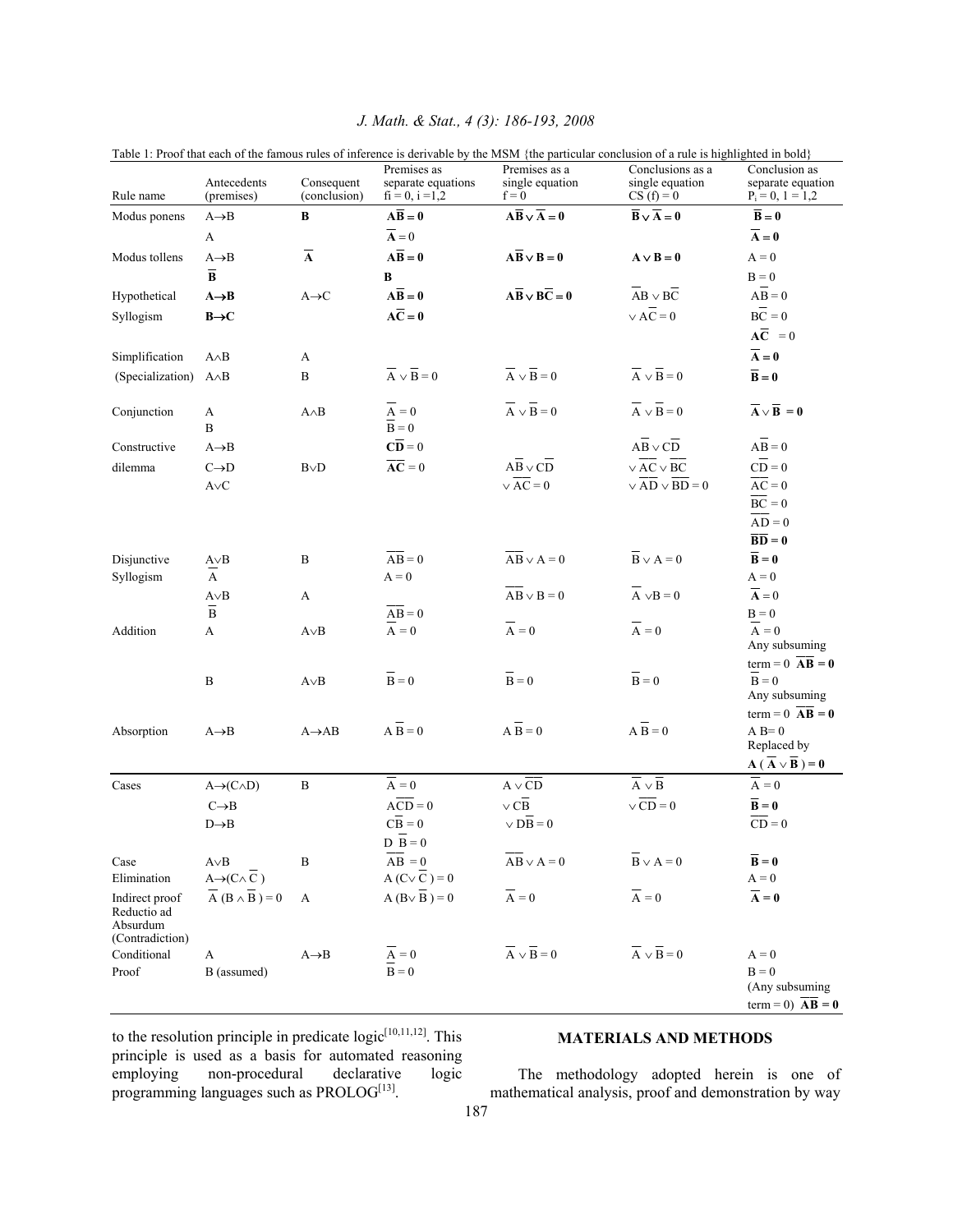of examples. In the following, we describe the MSM and explain the various techniques of switching algebra (two-valued Boolean algebra) needed for its implementation.

**Description of the MSM:** Information is conveyed in conventional real algebra by equations. Boole<sup>[14,15]</sup> and other logicians of the past two centuries therefore found it natural to write logical statements as equations. Such equations are usually reduced to a single equivalent equation of the form:

$$
f(X) = 0 \tag{1}
$$

where, f is a switching or two-valued Boolean function while  $X = [X_1 X_2 ... X_n]^T$  is an n-tuple of symbols which represent classes of objects or propositions. Brown[15-17] and Wheeler<sup>[18]</sup> point out the existence of an axiom peculiar to the calculus of propositions, which is called the principle of assertion and may be stated as:

$$
[X_i = 1] = X_i \tag{2}
$$

 Equation 2 states or asserts that: To say that a proposition  $X_i$  is true is to state the proposition itself. It is therefore possible in the calculus of propositions to dispense entirely with equations. If f(X) is a propositional (i.e., two-valued) function, then Eq. 1 may be stated equivalently by the proposition.

$$
\overline{f}(X) \tag{3}
$$

 Due to this principle of assertion, most contemporary logicians have abandoned equations in the formulation of propositional logic. The MSM, however, symbolizes a revival or renaissance, of the older or classical equation-based approach. Such an approach might use a function equated to 0, as given in 1, or equivalently, it may employ a function equated to 1.

#### **Steps of the MSM:**

**Step 1:** Each of the premises is converted into the form of a formula equated to 0 (which we call equational form) and then the resulting equational forms are combined together into a single equation of the form  $f = 0$ . If we have n equivalence relations of the forms:

$$
T_i = Q_i, 1 \le i \le n,
$$
\n<sup>(4)</sup>

they are set in the equational forms:

$$
T_i \overline{Q}_i \vee \overline{T}_i Q_i = 0, 1 \le i \le n. \tag{5}
$$

We may also have  $(m-n)$  logical implication (logical inclusion) relations of the forms:

$$
T_i \to Q_i, (n+1) \le i \le m \tag{6}
$$

These relations symbolize the statements If  $T_i$  then  $Q_i$  or equivalently  $T_i$  if only  $Q_i$ . Conditions (6) can be set into the equational forms:

$$
T_i \overline{Q}_i = 0, (n+1) \le i \le m. \tag{7}
$$

 The totality of m premises in (4) and (6) finally reduce to the single equation  $f = 0^{[19]}$ , where f is given by:

$$
f=\overset{n}{\underset{i=1}{\sum}}\ (T_i\overset{-}{Q}_i\ \vee\ \overline{T}_i\,Q_i\ )\ \vee\ \overset{m}{\underset{i=(n+1)}{\sum}}T_i\,\overline{Q}_i. \qquad (8)
$$

- Equations 4 and 7 represent the dominant forms that premises can take. Other less important forms are discussed by<sup>[20]</sup> and can be added to (8) when necessary.
- **Step 2:** The function f in 8 is rewritten as a complete sum (Black canonical form), i.e., as a disjunction of all the prime implicants of f. There are many manual and computer algorithms for developing the complete sum of a switching function  $f^{[5,21-23]}$ . Most of these algorithms depend on two logical operations: (a) Consensus generation (or equivalently multiplying a product-of-sums into a sum-ofproducts) and (b) absorption.

**Step 3:** Suppose the complete sum of f takes the form:

$$
f = \bigvee_{i=1}^{\ell} P_i = 0, \tag{9}
$$

where  $P_i$  is the ith prime implicant of f. Equation 9 is equivalent to the set of equations:

$$
P_i = 0, 1 \le i \le \ell. \tag{10}
$$

 Equation 10 state in the simplest equational forms all that can be concluded from the original premises. The conclusions in (10) can also be cast into implication form. Suppose  $P_i$  is given as a conjunction of uncomplemented literals  $X_{ij}$  and complemented literals  $\overline{Y}_{ij}$  i.e.,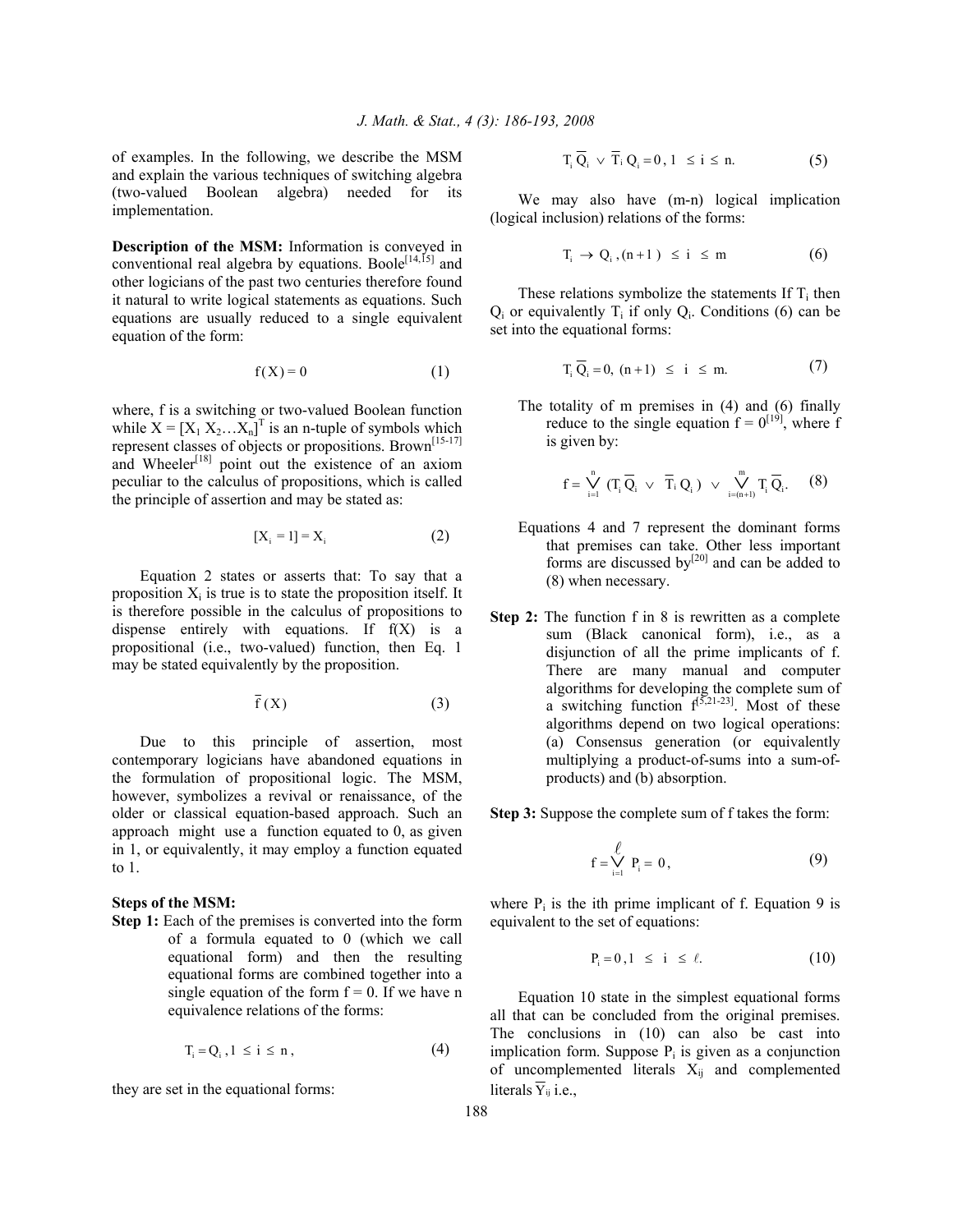$$
P_i = \bigwedge_{j=1}^r X_{ij} \ \wedge \ \bigwedge_{j=1}^s \overline{Y}_{ij} \ , 1 \leq i \leq \ell \qquad \qquad (11)
$$

then, conditions (10) can be rewritten as:

$$
\bigwedge_{j=1}^r X_{ij} \to (\bigwedge_{j=1}^s \overline{Y}_{ij}), 1 \le i \le \ell \tag{12}
$$

or as:

$$
\bigwedge_{j=1}^r X_{ij} \to \bigvee_{j=1}^s Y_{ij}, \ 1 \leq i \ \leq \ \ell \qquad \qquad (13)
$$

 We reiterate that the MSM produces all possible consequents (since CS (f) is a disjunction of all the prime implicants of f and that it casts these consequents in the most compact form (since all the implicants in CS (f) are prime ones). If any implicant (whether it is prime or not) of f is equated to 0, then the result is a true consequent (albeit not necessarily in the most compact form). To test the truth of any claimed conclusion based on a given set of premises, one just needs to cast this conclusion in the form of a disjunction of terms equated to 0 and check to see if each of these terms subsumes (at least) one of the prime implicants in CS (f) derived for the set of premises.

### **RESULTS AND DISCUSSION**

 We show that the MSM is a complete method of logic deduction since it includes all rules (and hence all conventional methods) of propositional logic as special cases of it. Then we show that the MSM has a built-in capability of deducting the existence of inconsistency within a given set of premises and of demonstrating that inconsistent premises validly yield any conclusion whatsoever, no matter how irrelevant. We illustrate the use of the MSM to invalidate formal fallacies.

**Completeness of the MSM:** To demonstrate the power and completeness of the MSM, we introduce Table 1, which shows how this method can be used to derive each of the famous rules of inference. This amounts to a novel proof that each of these rules is a special case of the MSM. Note that the set of consequents of the MSM, being a complete set of conclusions, is usually a strict superset of the set of conclusions any rule of inference produces. The consequents of the MSM include all the premises of a certain rule, possibly simplified or rephrased, plus several new conclusions, of which only one is pointed out by the rule. For, example, the MSM can handle the three premises of the rule of constructive dilemma to produce six conclusions, of which three are

simply echoes of the original premises and two are intermediate conclusions ignored by the rule, while the sixth is the ultimate conclusion of the rule. Table 1 is a major contribution of this paper, since it demonstrates definitely that the MSM encompasses a complete set of inference rules. Winnie<sup>[24]</sup> and  $\text{Copi}^{[25]}$  showed that the list of 10 replacement rules together with the top 9 inference rules in Table 1 constitute a complete system of truth-functional logic, in the sense that it permits the construction of a formal proof of validity for any valid truth-functional argument. In fact these 19 rules are somewhat redundant, in the sense that they constitute more than a bare minimum which would suffice for the construction of formal proofs of validity for extended arguments $^{[2]}$ .

**Handling inconsistencies:** The MSM has a built-in capability of detecting the existence of inconsistency within a given set of premises and of explicitly demonstrating the ramifications of such inconsistency. If a set of premises is inconsistent, then their conjunction should be false, which means that the function f in their collective equational representation (1) should be equal to 1. However, this fact is usually not obvious, but it can be brought to light easily through the MSM, which computes CS (f) naturally in its usual procedure for any set of premises and finds it to be equal to 1 if and only if such a set is inconsistent. The result:

$$
CS(f) = 1 \tag{14}
$$

has two important aspects:

- Inconsistent premises (even when their inconsistency is highly concealed) lead to the selfevident contradiction  $1 = 0$ , indicating that the conjunction of the premises is self contradictory, i.e., no truth functional assignment can make all the premises true simultaneously
- Inconsistency of premises means that every consequent is true, since every term subsumes the term 1. Therefore, inconsistent premises can be used to assert the truth of any consequent to which the premises are totally irrelevant and to assert simultaneously the truth of any statement and its denial or contradictory statement

 The above discussion shows that a user of the MSM is immune against falling into the trap of using a set of inconsistent premises to derive any conclusion. The method will alert its user to the concealed inconsistencies by producing CS  $(f) = 1$ . Here the user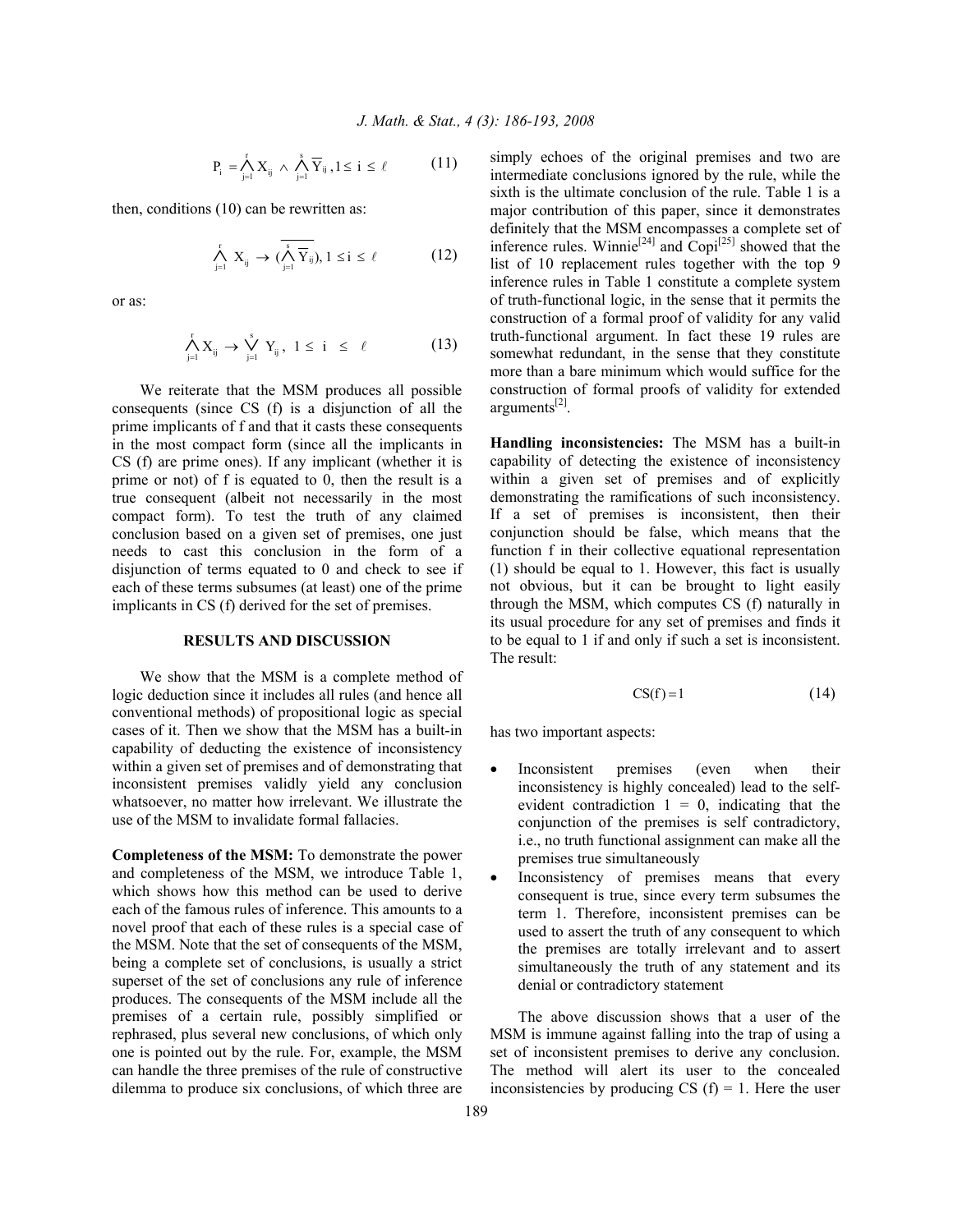should refrain from making any conclusion and should revise his set of premises to change it into a consistent one. The above discussion also demonstrates a possible way for a notorious misuse of logic. To prove any conclusion whatsoever, all one needs is to support it by a set of inconsistent premises, preferably (but not necessarily) with the inconsistency concealed as much as possible and with some apparent or fictitious relevance of the premises to the desired conclusion.

**Invalidating formal fallacies:** Historically, logic has been misused by being manipulated to give some sort of proof for false propositions. When one understands this, it is possible to identify the pitfalls (s) within the whole process, which are sometimes hidden in not-sothoroughly-investigated premises, but are occasionally due to the use of formal fallacies or incorrect rules of inference $^{[26]}$ . The MSM can be used in detecting and invalidating such formal fallacies. One of the inference rules in Table 1 is Modus Ponens, which asserts that premises  $(A\rightarrow B)$  and A lead to consequent B. A similar purported rule claims that premises (A→B) and B leads to consequent A. For this purported rule, the MSM combines the premises in the single-equation form:

$$
f = A \overline{B} \vee \overline{B} = 0 \tag{15}
$$

from which one concludes that:

$$
CS(f) = \overline{B} = 0 \tag{16}
$$

Therefore, the claimed consequent ( $\overline{A} = 0$ ) is not asserted by the premises. This purported rule is an invalid argument and is called the converse fallacy<sup>[27]</sup> or the fallacy of affirming the consequent<sup>[28]</sup>.

 Another purported rule (whose shape is somewhat like that of Modus Tollens) claims that premises  $(\overline{A} \rightarrow \overline{B})$  and A lead to consequent B. Again, the MSM combines the premises of this purported rule, to obtain the single equation:

$$
f = \overline{AB} \vee \overline{A} = 0 \tag{17}
$$

from which one obtains:

$$
CS(f) = A = 0 \tag{18}
$$

 The only consequent of the given premises is  $(\overline{A} = 0)$  which is irrelevant to the claimed consequent  $(\overline{B} = 0)$ . This purported rule is again an invalid argument and is called the inverse fallacy<sup>[27]</sup> or the fallacy of denying the antecedent $[28]$ .

 We present four examples to illustrate the mathematical details of the method, demonstrate its applicability in many diverse fields and exhibit the nature of conclusions it can come up with.

**Example 1:** What can be concluded from the following premises?

- If the mind and brain are identical, then the brain is a physical entity if and only if the mind is a physical entity
- If the mind is a physical entity then thoughts are material entities
- Thoughts are not material
- The brain is a physical entity

 To rewrite these premises in symbolic form, we define the following pertinent binary variables:

- $I =$ The mind and brain are identical
- $B =$ The brain is a physical entity
- $T =$ Thoughts are material entities
- $M =$ The mind is a physical entity

 Statements 1 through 4 above may be translated into symbolic form as follows:

| Clausal form                 | Equational form       |
|------------------------------|-----------------------|
| $I \rightarrow (B \equiv M)$ | $I(B M \vee B M) = 0$ |
| $M \rightarrow T$            | $M T = 0$             |
| $\overline{T}$               | $T = 0$               |
| B                            | $B = 0$               |

 Then the given data are equivalent to the propositional equation  $f = 0$ , where f is given by:

$$
f = IB \overline{M} \vee I \overline{B} M \vee M \overline{T} \vee T \vee \overline{B}.
$$
 (19)

The complete sum of f is:

$$
CS(f) = I \vee M \vee T \vee \overline{B} = 0. \tag{20}
$$

 The associated prime clauses are therefore the following:

 $I = 0$  {The mind and brain are not identical}  $M = 0$  {The mind is not a physical entity}  $T = 0$  {Same as premise 3}  $\overline{B} = 0$  {Same as premise 4}

 Is it possible to infer from the premises that  ${I\rightarrow}B$ ? The answer is yes since the required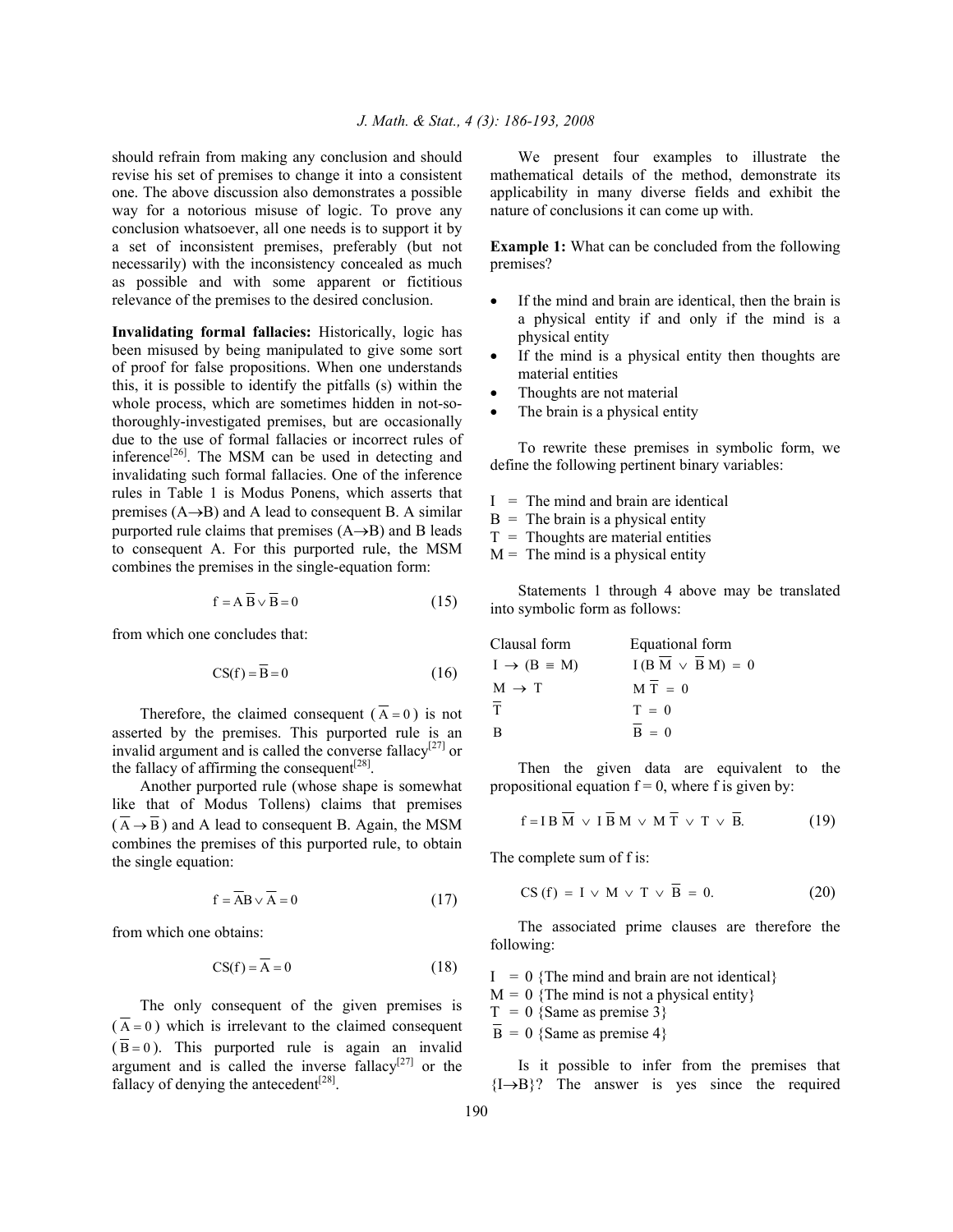conclusion is equivalent to the equation  $I\overline{B} = 0$  and the term  $\overline{1}$  B subsumes the prime implicant I (or the prime implicant)  $\overline{B}$  in (20). Is it possible to conclude from the premises that  ${B = M}$ ? The answer is no since the required conclusion is equivalent to the equation B  $\overline{M} \vee \overline{B} M = 0$  and the term B  $\overline{M}$  therein does not subsume any of the prime implicants in (20).

**Example 2:** By the end of the eighteenth century, the common explanation of combustion was that something called phlogiston leaves a burning object, leaving only ashes behind. Let us consider the following premises:

- There is a combustible material to be burnt  $(B)$
- If a material is burnt, the phlogiston within it is driven off into the air ( $B \rightarrow \overline{P}$ )
- The phlogiston has a positive mass (M)
- Since the phlogiston has a positive mass, its loss by a certain material reduces the mass of that material  $(\overline{P} M \rightarrow R)$
- A crucial experiment by Lavoisier in 1775 demonstrated that a burnt material undergoes an increase in mass  $(B \rightarrow \overline{R})$

 The following premises has the equational forms  $\overline{B} = 0$ ,  $\overline{B} = 0$ ,  $\overline{M} = 0$ ,  $\overline{P} M \overline{R} = 0$  and  $\overline{B}R = 0$ . These can be combined into a single equation:

$$
f = \overline{B} \vee B P \vee \overline{M} \vee \overline{P} M \overline{R} \vee B R = 0 \tag{21}
$$

The function f in (21) has a complete sum:

$$
CS(f) = 1 \tag{22}
$$

which, means that there is a contradiction  $(1 = 0)$ indicating that the above set of premises is inconsistent. The inconsistency can be removed by changing at least one of the given premises, e.g., (a) assuming the phlogiston has a negative mass, or (b) abandoning the phlogiston theory altogether. In fact, when the phlogiston concept was deserted, the way was paved for the discovery of oxygen.

**Example 3:** By the end of the nineteenth century, the common explanation of the propagation of electromagnetic waves in vacuum is that vacuum is filled by a material medium called the ether. Let us consider the following premises:

Time varying electromagnetic phenomena produce waves that are known to propagate in all types of space  $(E \rightarrow W)$ 

- A wave must have a material medium for its propagation  $(W \rightarrow M)$
- The ether fills all space (including vacuum) so that space becomes filled with a material medium  $(M \rightarrow T)$
- There is light  $(L)$ .
- Light is a form of electromagnetic waves  $(L\rightarrow E)$
- If ether exists, then the speed of light is different in the directions parallel and perpendicular to the direction of earth rotation  $(LT\rightarrow D)$
- In a crucial experiment by Michelson and Morley in 1887, there is no detectable difference in the speed of light in the aforementioned directions  $(L\rightarrow D)$

 The foregoing premises has the equational forms  $E \overline{W} = 0$ ,  $W \overline{M} = 0$ ,  $M \overline{T} = 0$ ,  $\overline{L} = 0$ ,  $L \overline{E} = 0$ ,  $LT\overline{D} = 0$  and  $LD = 0$ . These forms can be combined into the single equation:

$$
f = E \overline{W} \vee W \overline{M} \vee M \overline{T} \vee \overline{L}
$$
  
 
$$
\vee L \overline{E} \vee L T \overline{D} \vee L D = 0
$$
 (23)

The function f in (23) has a complete sum:

$$
CS(f) = 1 \tag{24}
$$

which means that there is a contradiction  $(1 = 0)$  and that there some inconsistency in the above set of premises or hypothesis. This set had to be revised. Important revisions are:

- The ether does not exist
- The electromagnetic wave can propagate in vacuum as well as in a material medium
- The speed of light in a specific medium is constant, irrespective of direction (and irrespective of observer location)

**Example 4:** The pigeonhole problem is to place k pigeons in n holes so that no hole contains more than one pigeon. The problem is insoluble if  $k>n$ , for then some pigeonhole contains at least  $\lceil k/n \rceil$  pigeons<sup>[27]</sup>. Haken $[11]$  and Chandru and Hooker<sup>[3]</sup> showed that the pigeonhole problem gives rise to a logic formulation that is very hard to solve. Let us use  $X_{ii}$  to denote that pigeon i is placed in hole j. We need two types of premises:

Premises to assert that each pigeon  $i$  is placed in some hole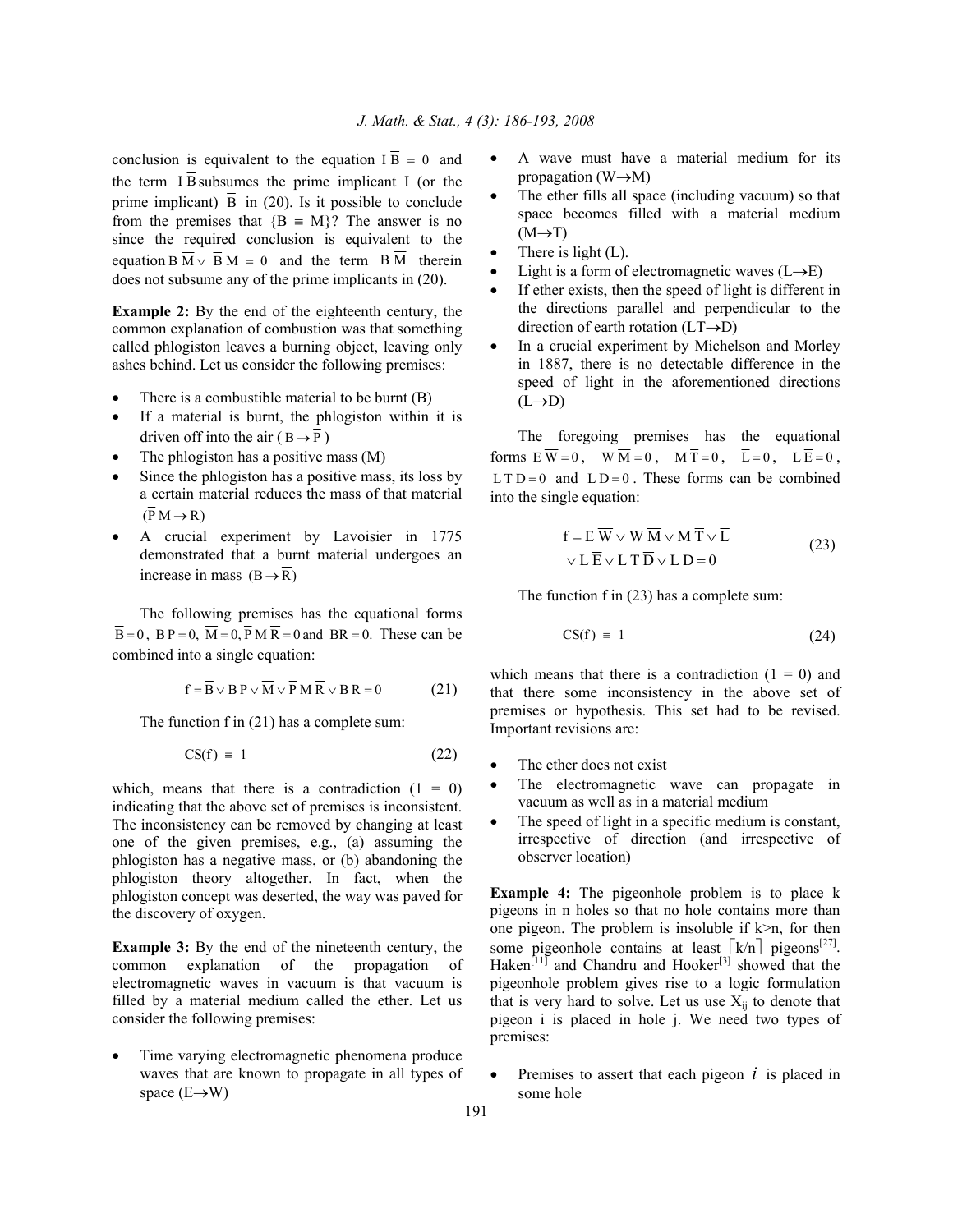$$
\bigwedge_{j=1}^{n} \overline{X}_{ij} = 0, 1 \leq i \leq k \tag{25}
$$

Premises to assert, for each pair of pigeons, that both do not occupy the same hole

$$
X_{ij} X_{lj} = 0, 1 \le j \le n, 1 \le i < l \le k. \tag{26}
$$

Now, consider the insoluble case of  $k = 3$  and  $n = 2$ . Here, the conditions 25 and 26 combine to give:

$$
f = \overline{X}_{11} \overline{X}_{12} \vee \overline{X}_{21} \overline{X}_{22} \vee \overline{X}_{31} \overline{X}_{32}
$$
  
 
$$
\vee X_{11} X_{21} \vee X_{11} X_{31} \vee X_{21} X_{31} \vee (27)
$$

 $X_{12} X_{22} \vee X_{12} X_{32} \vee X_{22} X_{32} = 0$ 

 Finding the complete sum for the specific f in (27) is very tedious compared with finding it for a typical 6 variable function. It can be shown that:

$$
CS(f)=1,\t(28)
$$

 Equation 24 means that the set of premises 25 and 26 for the pigeonhole problem with  $k = 3$  and  $n = 2$  is inconsistent, there is no way to place 3 pigeons individually in 2 holes, since there is no way to make all the premises true simultaneously. Moreover, this set of inconsistent premises validly yields any conclusion, no matter how irrelevant. For example, consider the statements:

 $E =$ The earth is round  $\overline{E}$  = The earth is not round

Since CS  $(f) = 1$  and the term 1 is subsumed by any term, including each of the terms  $\overline{E}$  and E, then each of the results ( $\overline{E} = 0$ ) and ( $E = 0$ ) follows, leading to the simultaneous paradoxical assertion of the irrelevant statement E and its denial  $\overline{E}$ .

 A soluble (and simple) case of the pigeonhole problem is that of  $k = n = 2$  which has 2 distinct solutions. Here, the conditions 25 and 26 combine to give:

$$
f = X11 X12 \vee X21 X22
$$
  
 
$$
\vee X_{11} X_{21} \vee X_{12} X_{22} = 0
$$
 (29)

 Among 4-variable functions, the function f in 29 is usually cited as one whose CS is relatively hard to find<sup>[21,23]</sup>. It can be shown<sup>[23]</sup> that the expression 25 for f represents one minimal sum of f comprising 4 prime implicants, while CS (f) consists of 12 prime implicants. To solve the problem, however, we complement 29 and express  $\overline{f}$  in a disjoint sum-ofproducts form<sup>[19]</sup>.

$$
\overline{f} = X_{11} \overline{X}_{12} \overline{X}_{21} X_{22}
$$
  
 
$$
\sqrt{X}_{11} X_{12} X_{21} \overline{X}_{22} = 1
$$
 (30)

This leads to the 2 solutions:

$$
X_{11} \overline{X}_{12} \overline{X}_{21} X_{22} = 1, (X_{11} = \overline{X}_{12} = \overline{X}_{21} = X_{22} = 1)
$$

which means placing pigeon 1 in hole 1 and pigeon 2 in hole 2 and:

$$
\overline{X}_{11} X_{12} X_{21} \overline{X}_{22} = 1, (\overline{X}_{11} = X_{12} = X_{21} = \overline{X}_{22} = 1)
$$

which means placing pigeon 1 in hole 2 and pigeon 2 in hole 1.

 This research describes the modern syllogistic method (MSM), which ferrets out from a given set of premises all the consequents that can be concluded from it and casts these consequents in the simplest compact form. The modern syllogistic method is similar to all other techniques of propositional logic in two respects: (a) it deals with arguments of many varieties on many topics including science, engineering, medicine, ethics, games and simple affairs of everyday life, (b) it concerns itself only with the form or quality of the arguments it handles and has nothing to do with their subject matter. The MSM distinguishes itself, however, among techniques of propositional logic, since it is the most powerful method among them and it encompasses each other technique as a special case. We believe that the MSM can serve as a useful tool for any researcher, as it can help him reason well about his discipline. A person mastering the method cannot be guaranteed to reason well or correctly, but he is more likely to reason correctly than one who is unaware of it. Partly this is because a person knowledgeable about the method can easily avoid the misuse of inconsistent premises to establish irrelevant conclusions and can also detect many kinds of common formal fallacies or errors in reasoning.

 As a formal technique of logic, the MSM concerns itself only with the form of its premises and consequents and has nothing to do with their subject matter. It is up to the user of the method to use plausible heuristics to formulate the premises and interpret the consequents. The intervening task of going